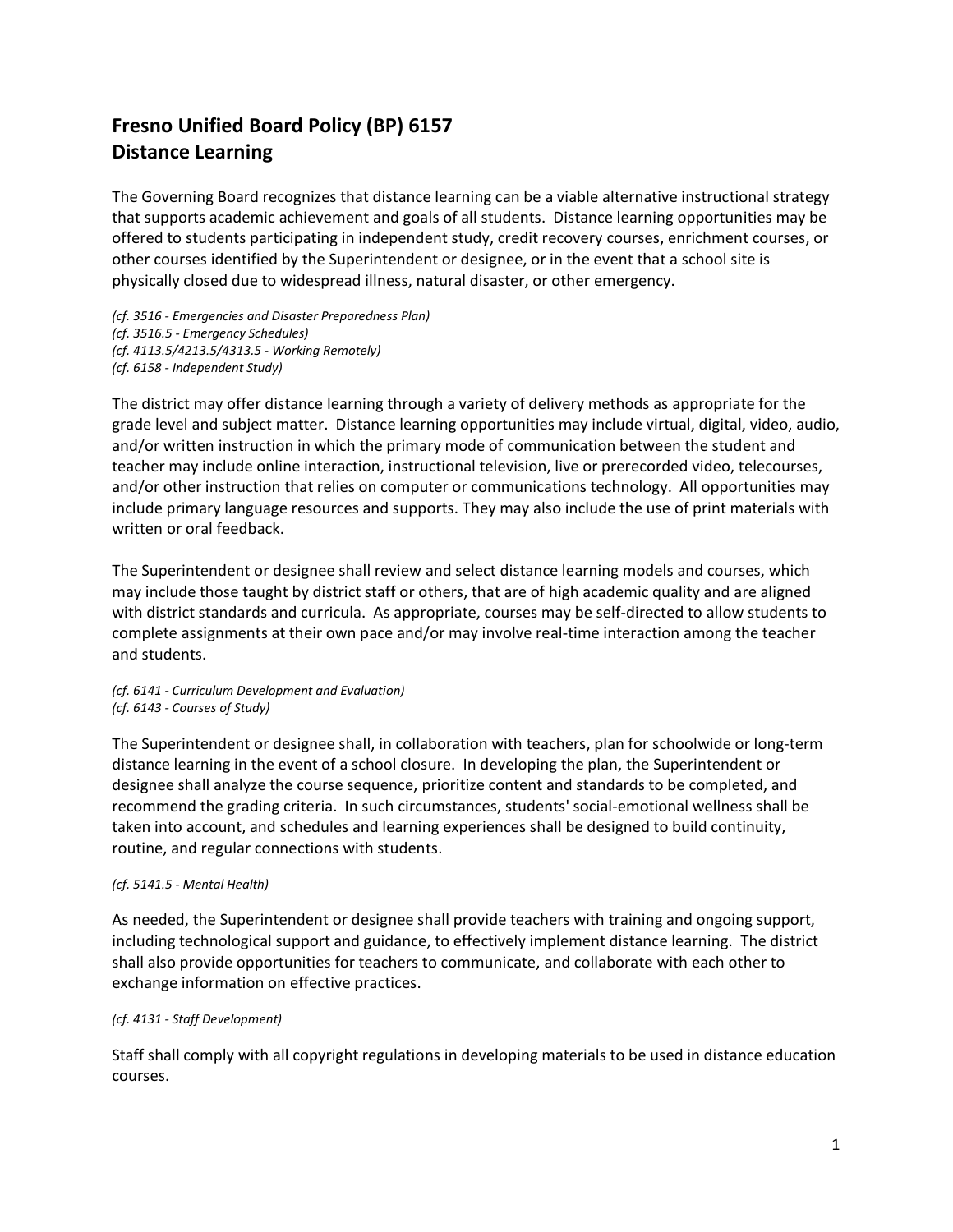### *(cf. 6162.6 - Use of Copyrighted Materials)*

The district shall take steps to ensure that distance learning opportunities are available to all students, including economically disadvantaged students, students with disabilities, and English learners. Teachers may use multiple methods of providing appropriate instruction to meet student needs. All online programming and Internet content shall meet accessibility standards for students with disabilities, including compatibility with commonly used assistive technologies.

*(cf. 0410 - Nondiscrimination in District Programs and Activities) (cf. 0415 - Equity)*

*(cf. 6159 - Individualized Education Program)*

*(cf. 6174 - Education for English Learners)*

The Superintendent or designee will assess students' access to technological devices and the Internet and, consistent with the district's budget and technology plan, may loan devices to students to use at home and/or assist families in identifying free Internet service providers. Students are expected to use district technology responsibly in accordance with the district's Acceptable Use Policy. To the extent possible, the district shall make technical and academic support available to all students.

*(cf. 0440 - District Technology Plan) (cf. 3311.4 - Procurement of Technological Equipment) (cf. 3515.4 - Recovery for Property Loss or Damage) (cf. 6163.4 - Student Use of Technology)*

Teachers and staff shall provide regular communications to students and parents/guardians about assignments, and available resources to assist the student with distance learning expectations. In accordance with district resources and state and federal guidelines, communication to families shall include primary language support.

### *(cf. 6020 - Parent Involvement)*

Grading of distance learning assignments and assessments of end-of-course knowledge and understanding of the subject matter shall be consistent with district policy and/or guidelines on grading for equivalent courses.

*(cf. 5121 - Grades/Evaluation of Student Achievement) (cf. 6146.3 - Reciprocity of Academic Credit) (cf. 6146.11 - Alternative Credits Toward Graduation)*

*Fresno Unified School District prohibits discrimination, harassment, intimidation, and bullying based on actual or perceived race, color, ethnicity, national origin, immigration status, ancestry, age, creed, religion, political affiliation, gender, gender identity, gender expression, genetic information, mental or physical disability, sex, sexual orientation, marital status, pregnancy or parental status, medical information, military veteran status, or association with a person or a group with one or more of these actual or perceived characteristics or any other basis protected by law or regulation, in its educational program(s) or employment.*

Legal Reference: EDUCATION CODE 35182.5 Contracts for electronic products or services; prohibitions 51210-51212 Course of study for grades 1-6 51220-51229 Course of study for grades 7-12 51740-51741 Authority to provide instruction by correspondence 51745-51749.3 Independent study 51865 California distance learning policy